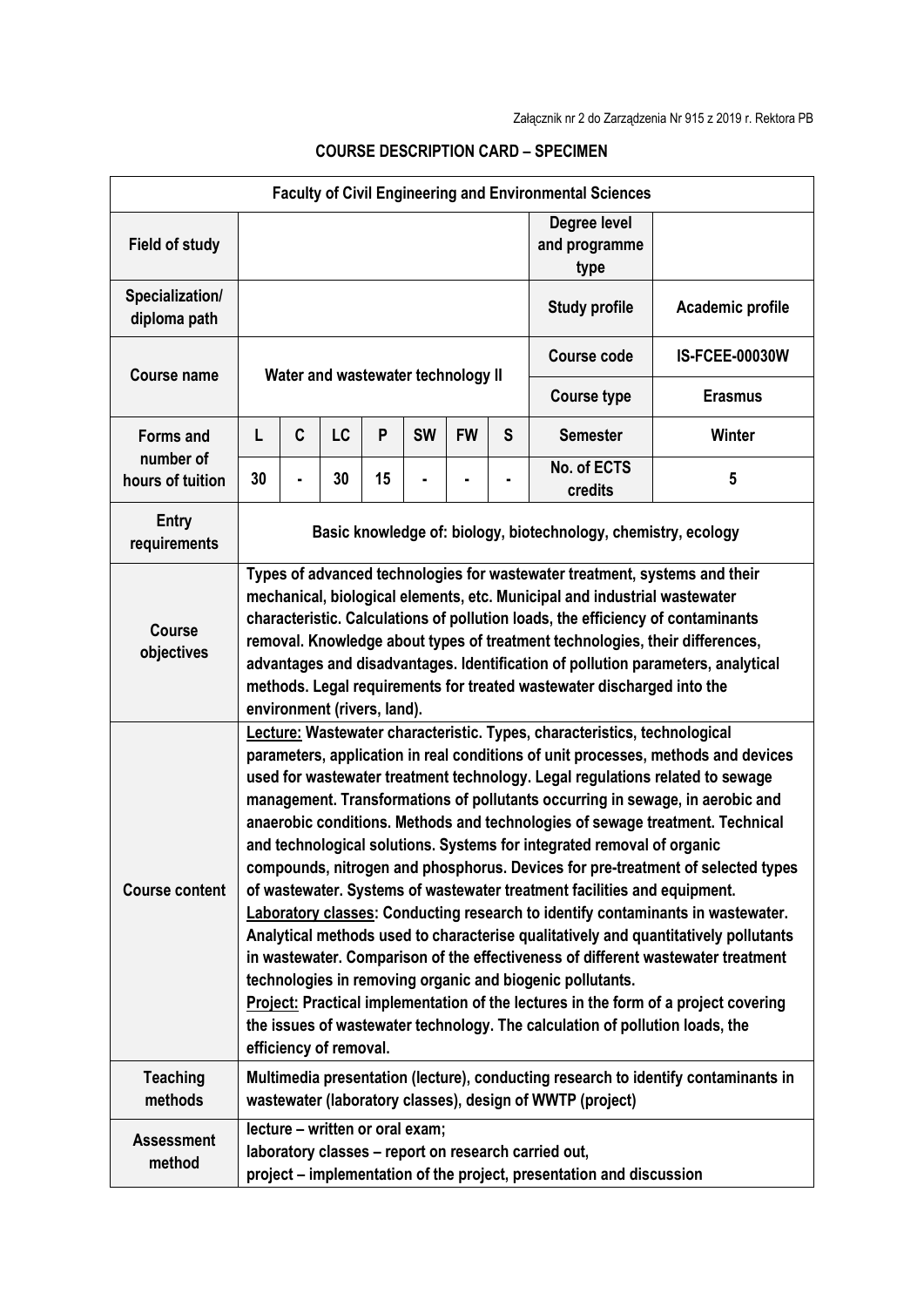| Symbol of<br>learning                                                   | <b>Learning outcomes</b>                                                                                                                                                                                                                                                                                | Reference to the<br>learning outcomes |                                                            |
|-------------------------------------------------------------------------|---------------------------------------------------------------------------------------------------------------------------------------------------------------------------------------------------------------------------------------------------------------------------------------------------------|---------------------------------------|------------------------------------------------------------|
| outcome                                                                 |                                                                                                                                                                                                                                                                                                         | for the field of study                |                                                            |
| <b>LO1</b>                                                              | Student has knowledge of basic science, including chemistry and<br>biology, essential to understanding the processes occurring in the<br>environment or processes generated in connection with activities<br>in the field of environment                                                                | ISCED_W01                             |                                                            |
| <b>LO2</b>                                                              | Student has an elementary knowledge of the technologies and<br>systems (materials) used in wastewater treatment                                                                                                                                                                                         | ISCED_W07                             |                                                            |
| LO <sub>3</sub>                                                         | Student has a basic knowledge of the current situation and the<br>latest development trends in environmental engineering. Student<br>knows standards, specific rules and law conected with wastewater<br>treatment technology.                                                                          | ISCED_W18                             |                                                            |
| <b>LO4</b>                                                              | Student is able to obtain information from the literature and<br>databases about different types of wastewater, technologies of<br>treatment, WWTP installations etc. Student can compare<br>knowledge from different sources, interpret data, make<br>conclusions, formulate and justify own opinions. | ISCED_U18                             |                                                            |
| LO <sub>5</sub>                                                         | Student is able to formulate technological systems used in<br>environmental engineering                                                                                                                                                                                                                 | ISCED_U21                             |                                                            |
| LO <sub>6</sub>                                                         | Student is responsible for own work and can work in a team<br>during study, takes responsibility for collaborative research.                                                                                                                                                                            | ISCED_K02                             |                                                            |
| Symbol of<br>learning<br>outcome                                        | Methods of assessing the learning outcomes                                                                                                                                                                                                                                                              |                                       | Type of tuition during<br>which the outcome is<br>assessed |
| LO1                                                                     | evaluating the student's reports, exam, design presentation                                                                                                                                                                                                                                             | L, LC, P                              |                                                            |
| LO <sub>2</sub>                                                         | exam, report, design presentation                                                                                                                                                                                                                                                                       | L, LC, P                              |                                                            |
| LO <sub>3</sub>                                                         | exam, design form and presentation                                                                                                                                                                                                                                                                      | L, LC, P                              |                                                            |
| LO4                                                                     | evaluating the student's work during preparing report and project                                                                                                                                                                                                                                       | LC, P                                 |                                                            |
| LO <sub>5</sub>                                                         | discussion of the student's design                                                                                                                                                                                                                                                                      | $\mathsf{P}$                          |                                                            |
| LO <sub>6</sub>                                                         | evaluating the student's work during conducting research and<br>preparing project                                                                                                                                                                                                                       | LC, P                                 |                                                            |
|                                                                         | No. of hours                                                                                                                                                                                                                                                                                            |                                       |                                                            |
|                                                                         | lecture attendance                                                                                                                                                                                                                                                                                      | 30                                    |                                                            |
|                                                                         | participation in classes                                                                                                                                                                                                                                                                                | 75                                    |                                                            |
|                                                                         | preparation for laboratory classes, project                                                                                                                                                                                                                                                             | 5                                     |                                                            |
|                                                                         | working on projects, etc.                                                                                                                                                                                                                                                                               | 10                                    |                                                            |
| <b>Calculation</b>                                                      | participation in student-teacher sessions related to the<br>classes/seminar/project                                                                                                                                                                                                                     | 5                                     |                                                            |
|                                                                         | implementation of project tasks                                                                                                                                                                                                                                                                         | 5                                     |                                                            |
|                                                                         | preparation for and participation in exams/tests<br><b>TOTAL:</b>                                                                                                                                                                                                                                       | 5                                     |                                                            |
|                                                                         | 135                                                                                                                                                                                                                                                                                                     |                                       |                                                            |
|                                                                         | <b>HOURS</b>                                                                                                                                                                                                                                                                                            | No. of<br><b>ECTS</b><br>credits      |                                                            |
| Student workload – activities that require direct teacher participation |                                                                                                                                                                                                                                                                                                         |                                       | 3                                                          |
|                                                                         | 55                                                                                                                                                                                                                                                                                                      | $\overline{2}$                        |                                                            |